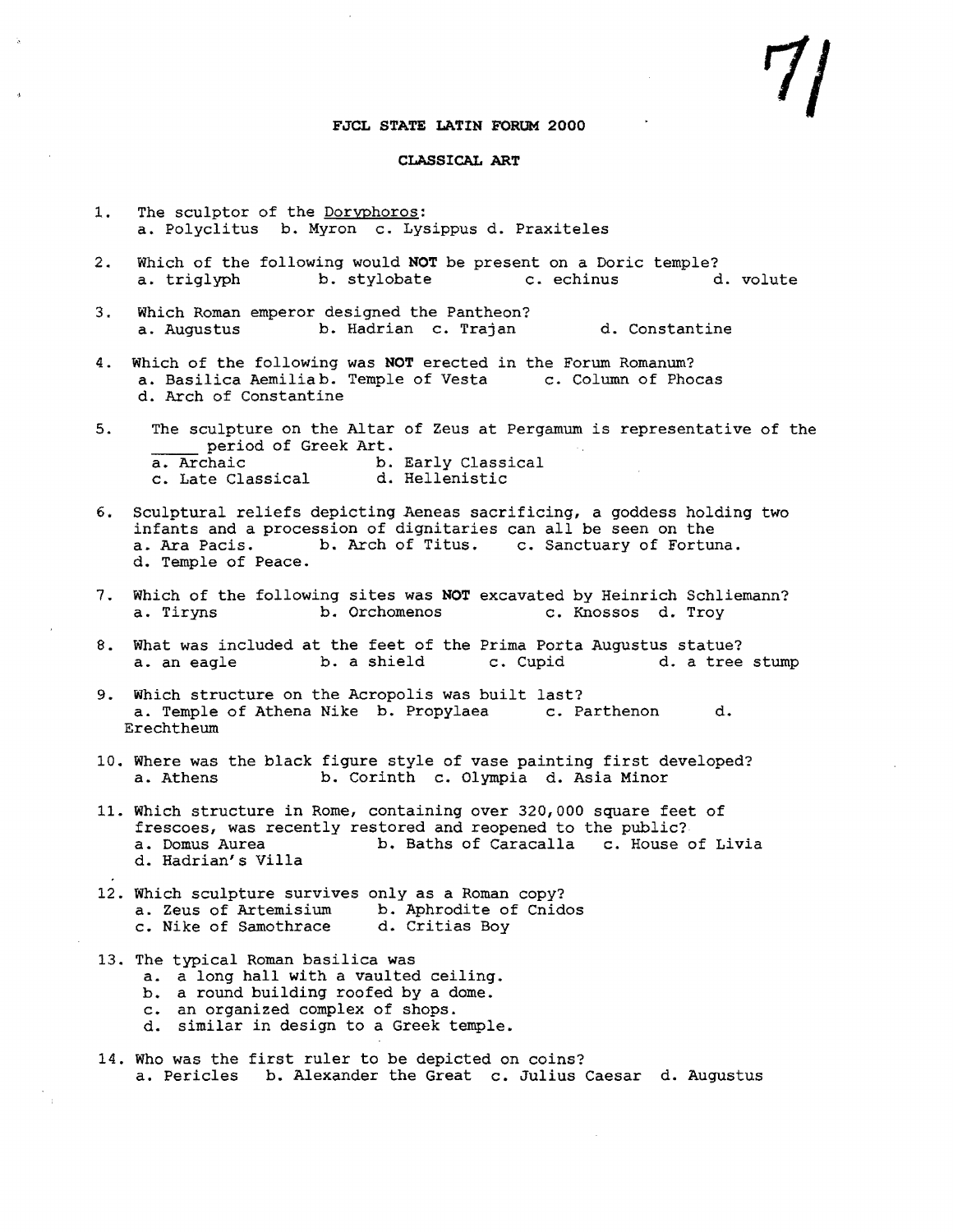- 15. Which city would an archaeologist visit to study Etruscan tombs?<br>a. Paestum b. Ostia c. Tarquinia d. Acragas c. Tarquinia
- 16. Which of the following is <sup>a</sup> likely subject for <sup>a</sup> Minoan vase? a. funeral scenes b. domestic life c. sea creatures d. war
- 17. The Peplos Kore dates to around  $B.C.$ <br>a. 600 b. 530 c. 480 d. 360 a.  $600$  b. 530
- 18. Which of the following is **NOT** an architect?<br>a. Ictinus b. Apollodorus of b. Apollodorus of Damascus<br>d. Vitruvius c. Sosus of Pergamum
- 19. Where is the Arch of Trajan, one of the best preserved of all Roman public monuments, located?<br>a. Rome b. Timgad c. Nimes d. Beneventum
- 20. What is depicted on the metopes of the temple of Zeus at Olympia?<br>a. Battle of the gods and giants b. exploits of Theseus a. Battle of the gods and giants c. Battle of the Lapiths and Centaurs d. Labors of Heracles
- 21. Which scholar did extensive work in categorizing Greek vases?<br>a. John Beazley b. Michael Ventris c. John Travlos b. Michael Ventris d. Carl Blegen
- 22. A mosaic depicting life on the Nile was discovered at<br>a. Praeneste b. Piazza Armerina b. Piazza Armerina<br>d. Tivoli c. Herculaneum
- 23. Which Etruscan tomb was filled with <sup>a</sup> fabulous treasure of more than 650 objects of gold, silver, and bronze?<br>a. Tomb of Hunting and Fishing b. Tomb of the Reliefs a. Tomb of Hunting and Fishing b. Tomb of the Reliefs<br>c. Regolini-Galassi Tomb b. Tomb of the Lionesses c. Regolini-Galassi Tomb
- 24. What was depicted on the reverse of coins issued by Corinth?<br>a. lion b. owl c. Pegasus d. Medusa c. Pegasus d. Medusa
- 25. In which part of Mycenae did Schliemann find the gold mask he mistakenly identified as the "face of Agamemnon"?<br>a. Grave Circle A b. Treasury of Atreus c. megaron d. throne room a. Grave Circle A b. Treasury of Atreus
- 26. Which sculptor was praised for replacing the canon of Polyclitus with more straighted and produced a more slender body and a smaller head?<br>a. Phidias b. Praxiteles c. Myron d. Lysippus
- 27. Which statue is **NOT** Etruscan? a. Capitoline Wolf b. Barberini Faun d. Apollo of Veii c. Arringatore
- 28. Which monument depicts the deification of an emperor and his wife?<br>a. Column of Antoninus Pius b. Mausoleum of Augustus a. Column of Antoninus Pius b. Mausoleum of Augustus c. Arch of Septimius Severus d. Basilica of Maxentius
- 29. Which type of Greek vase held oil and was used as a grave offering?<br>a. kylix b. lekythos c. oinochoe d. psykter b. lekythos c. oinochoe d. psykter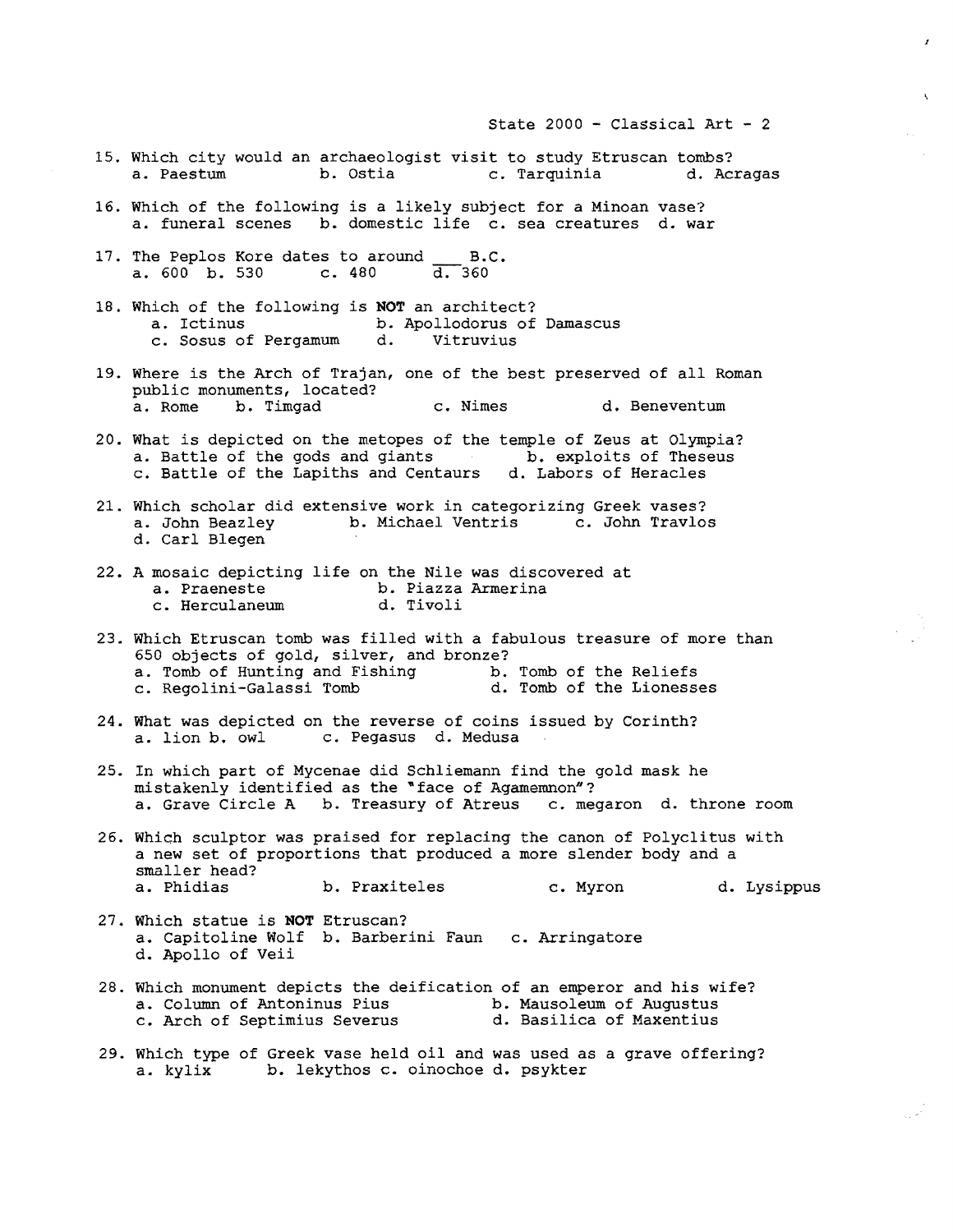2000 State - Classical  $Art - 3$ 

- 30. Polygnotus was a a. sculptor. b. architect. c. painter. d. mosaicist.
- 31. Which emperor built the Temple of Peace?<br>a. Augustus b. Vespasian c. c. Hadrian d. Antoninus Pius
- 32. Which museum has recreated a Roman bedroom with paintings of illusionistic architecture found in Boscoreale?<br>a. British b. Vatican c. Louvre b. Vatican c. Louvre d. Metropolitan
- 33. Which of the following is **NOT** depicted in the Parthenon metopes? a. birth of Athena b. battle of the Lapiths and Centaurs<br>c. sack of Trov d. battle of the Athenians and Amazon: d. battle of the Athenians and Amazons
- 34. Which artist depicted and labeled over 200 figures from Greek mythology on the Francois Vase?<br>a. Exekias b. Ergotimo: a. Exekias b. Ergotimos c. Kleitias d. Psiax
- 35. A painted freize depicting a hunt decorated a. the Mausoleum of Halicarnassus. c. the Stoa Poikile. b. Philip II's tomb. d. the Lysicrates Monument.
- 36. Which style of Pompeiian wall painting is often described as baroque?<br>a. First b. Second c. Third d. Fourth b. Second
- 37. Why have no Etruscan temples survived intact?
	- a. They were systematically destroyed by the Romans.
	- b. The Etruscans didn't build temples.
	- c. They were made of wood.
	- d. They collapsed after an earthquake in the 1500s.
- 38. What is depicted on the Gemma Augustea?
	- a. the return of the Parthian standards
	- b. the defeat of Antony at Actium
	- c. Augustus as Jupiter accompanied by the goddess Roma
	- d. Augustus in the role of a priest
- 39. Which of the following statements about the Pantheon is true? a. The coffers were painted.
	- b. The dome was not visible from the approach.
	- c. The oculus is a modern addition.
	- d. The original structure was built by Julius Caesar
- 40. A frieze depicting the battle of the gods and giants from the Siphian Treasury at Delphi is an example of sculpture from the period of Greek Art.<br>a. Archaic b. Early b. Early Classical c. Late Classical d. Hellenistic
- 41. Which temple was built first? a. Poseidon at Sounion c. Artemis at Ephesus b. Apollo at Corinth d. Zeus at Olympia
- 42. Most relief sculpture on Roman public monuments
	- a. is allegorical.
	- b. copies well-known Hellenistic paintings.
	- c. depicts historic events.
	- d. illustrates scenes from mythology.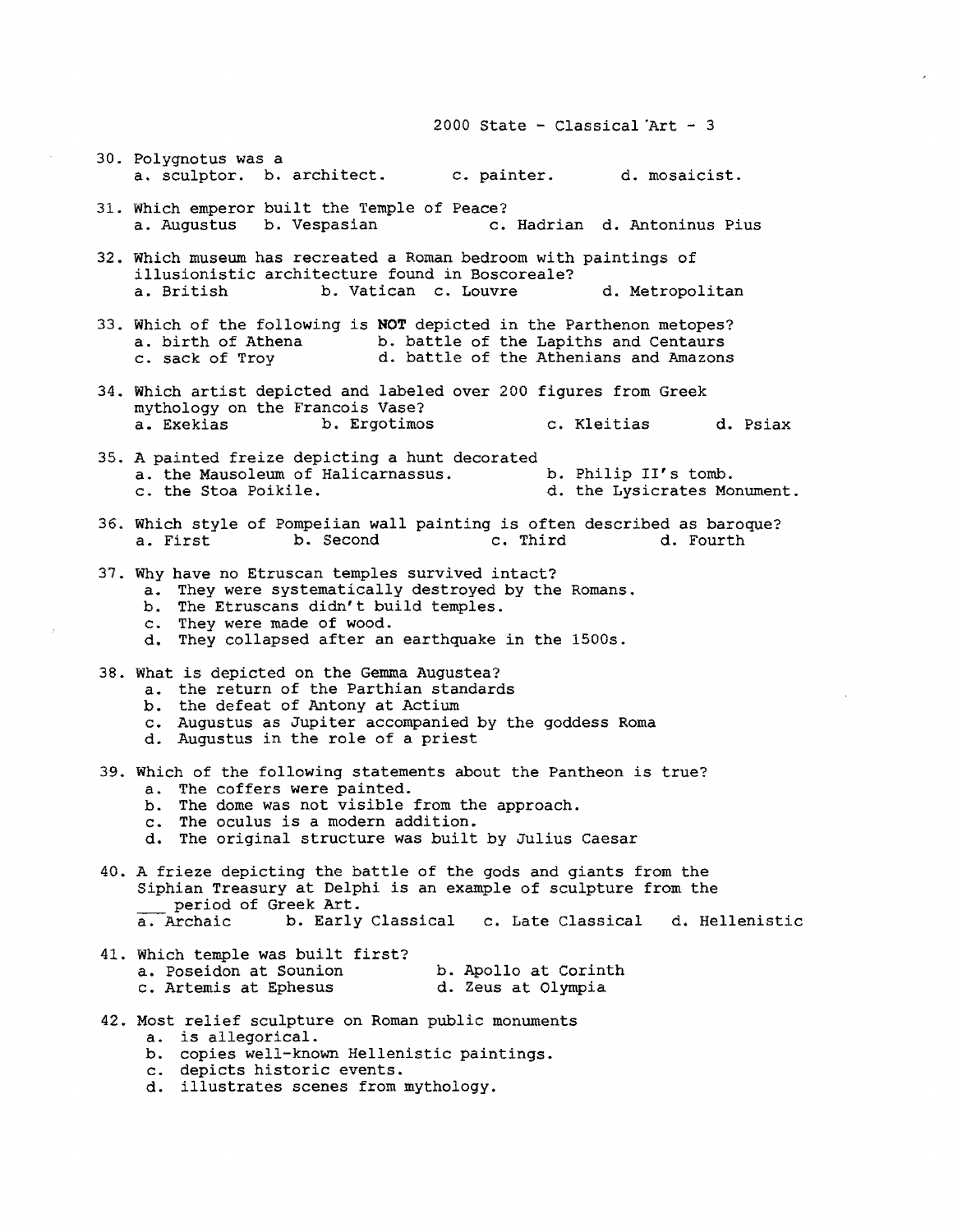2000 State - Classical Art - 4 43. Which Roman structure did **NOT** use arches?<br>a. Pont du Gard b. Baths of Cara a. Pont du Gard b. Baths of Caracalla c. Maison Carree d. Domus Aurea 44. The Ludovisi Sarcophagus is decorated with sculpture depicting<br>a. scenes from the Old and New Testament. b. Greek gods. a. scenes from the Old and New Testament. b. Greek gods.<br>c. the funeral of its owner. (d. a Roman battle. c. the funeral of its owner. Questions 45-50 refer to the pictures on the following page. 45. Where is this gate located?<br>a. Knossos b. Mycer a. Knossos b. Mycenae c. Leptis Magna d. Ephesus 46. Identify this Roman emperor. a. Augustus b. Nero c. Titus d. Hadrian 47. This fresco, perhaps the earliest representation of childish anatomy in Western art, was found in a. Knossos. b. Mycenae. c. Tiryns. d. Thera. 48. This drawing is a reconstruction of the interior of which temple?<br>
a. Apollo at Bassae b. Erechtheum c. Zeus at Olympia b. Erechtheum d. Hephaesteion

- 49. These figures were part of a group
	- a. found in a cave near Sperlonga.
	- b. of sculpture from Pergamum.
	- c. that decorated the east pediment of the Parthenon.
	- d. set up in the Athenian agora.
- 50. This drawing is a reconstruction of a. the Sanctuary of Fortuna. b. the Serapeum at Tivoli. c. Altar of Zeus at Pergamum. d. Theater of Dionysus.

 $\gamma_{\rm{c}}$